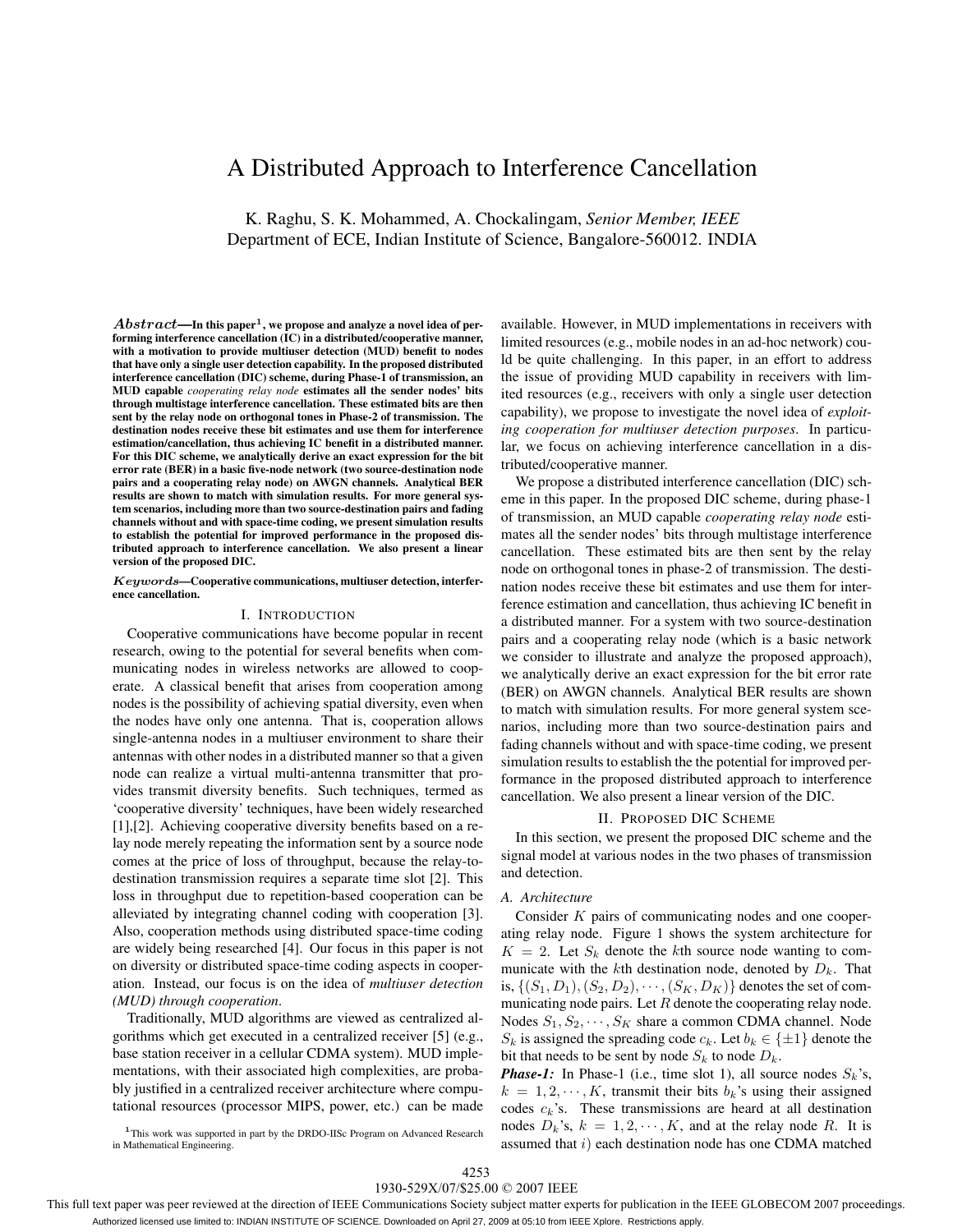

Fig. 2. Transmission and reception activities in Phase-1 and Phase-2 in the proposed DIC scheme for  $K = 2$ .

filter (MF) tuned to its assigned code (i.e., node  $D_k$  has a CDMA MF tuned to code  $c_k$ ), and  $ii$  the relay node R has a  $(m-1)$ stage parallel interference canceller (PIC),  $m \geq 2$ ; for example, *m* = 2 means that the relay node *R* has only the MF (i.e., 1st stage) outputs. At the end of Phase-1, each destination node has its MF output and the relay node has an estimated bit vector  $\mathbf{\hat{b}} = [\hat{b}_1 \hat{b}_2 \cdots \hat{b}_K]$ , obtained using its  $(m-1)$ -stage PIC. Instead of a PIC, other MUDs [5] can also be considered at the relay.

*Phase-2:* In Phase-2 (i.e., time slot 2), the relay node *R* transmits  $\widehat{\mathbf{b}} = [\widehat{b}_1 \widehat{b}_2 \cdots \widehat{b}_K]$  on *K* orthogonal tones;  $\widehat{b}_k$  is sent on tone-*k*. It is assumed that, in addition to one CDMA MF, each destination node has *K* −1 narrowband tone receivers to receive *K* − 1 interfering bit estimates sent by *R* in Phase-2. That is, node *D<sub>k</sub>* receives all  $\hat{b}_j$ 's,  $j \neq k$  using its *K* − 1 tone receivers. Using these received  $\hat{b}_j$ 's,  $D_k$  reconstructs the multiple access interference (MAI) due to the  $K - 1$  interfering bits in Phase-1, subtracts this MAI estimate from its CDMA MF output, and makes the final bit decision  $\hat{b}_k$ . In other words, the destination nodes implement their respective *m*th stage PIC, while the relay node *R* implemented the first  $(m - 1)$  stages of the PIC. Thus, the overall PIC for a given destination node is implemented in a distributed manner. Figure 2 shows the transmission and reception activities of various nodes in time slots 1 and 2, for  $K = 2$ .

# *B. Signal Model*

Let  $(S_k, D_k)$  be the desired source-destination node pair, i.e., we are interested in detecting at destination node  $D_k$  the bit  $b_k \in$  $\{\pm 1\}$  sent by the source node  $S_k$ .

**Rx Signal at Destination Node**  $D_k$  *in Time Slot 1:* The MF output at node  $D_k$  in time slot 1, denoted by  $y_k^{(t_1)}$ , is given by

$$
y_k^{(t1)} = \underbrace{A_k b_k}_{\text{desired signal}} + \underbrace{\sum_{j=1, j \neq k}^{K} \rho_{jk} A_j b_j}_{\text{MAI}} + \underbrace{n_k}_{\text{noise}}, \quad (1)
$$

 $\int_0^T c_j(t) c_k(t) dt$  is the correlation coefficient between the sigwhere  $A_k$  is the transmit amplitude at node  $S_k$ ,  $\rho_{jk} = \rho_{kj}$ nature waveforms of nodes  $S_k$  and  $S_j$ , where  $c_l(t)$  is the unit energy spreading waveform of node  $S_l$ ,  $l = 1, \dots, K$ , defined in the interval [0, T], i.e.,  $\int_0^T c_l^2(t) dt = 1$ , and the noise component *n*<sub>k</sub> is Gaussian with zero mean and  $E[n_k n_j] = \sigma^2$  when  $j = k$ , and  $E[n_k n_j] = \sigma^2 \rho_{kj}$  when  $j \neq k$ .

*Rx Signal at Relay Node R in Time Slot 1:* The relay node *R* has a multistage PIC to detect the bits sent by all the source nodes in time slot 1. Let the received signal vector at the output of the *q*th stage of the PIC,  $q > 1$ , at the relay node R be denoted by  $\mathbf{r}^{(t1)(q)} = \left[ r_1^{(t1)(q)} r_2^{(t1)(q)} \cdots r_K^{(t1)(q)} \right]$ , where the *j*th node's 1st stage output (i.e., MF output) is

$$
r_j^{(t1)(1)} = A_j b_j + \sum_{i=1, i \neq j}^{K} \rho_{ij} A_i b_i + z_j.
$$
 (2)

The noise term  $z_j$  has the same statistics as  $n_k$  in (1). The *j*th node's estimated bit at *q*th stage output, denoted by  $\hat{b}_j^{(t_1)(q)}$ , is

$$
\widehat{b}_j^{(t1)(q)} = \text{sgn}\left(r_j^{(t1)(q)}\right),\tag{3}
$$

where  $r_j^{(t1)(q)}$ ,  $q \ge 2$ , is given by

$$
r_j^{(t1)(q)} = \underbrace{r_j^{(t1)(1)}}_{\text{MF output}} - \underbrace{\sum_{i=1, i \neq j}^{K} \rho_{ij} \widehat{A}_i \widehat{b}_i^{(t1)(q-1)}}_{\text{MAI estimate}},
$$
(4)

and  $A_i$  is the estimate of  $A_i$ . Using a  $(m-1)$ -stage PIC,  $m \geq 2$ , node *R* estimates the  $(m - 1)$ th stage output bit vector

$$
\widehat{\mathbf{b}}^{(t1)(m-1)} = \left[\widehat{b}_1^{(t1)(m-1)} \ \widehat{b}_2^{(t1)(m-1)} \ \cdots \ \widehat{b}_K^{(t1)(m-1)}\right]. \tag{5}
$$

It sends this estimated bit vector  $\mathbf{b}^{(t)}(m-1)$  on *K* narrowband tones using BPSK modulation in time slot 2;  $\hat{b}_1^{(t)}(m-1)$  is sent on tone  $f_1$ ,  $\hat{b}_2^{(t)}(m-1)$  is sent on tone  $f_2$ , and so on.

*Rx Signal at Destination Node D*<sup>k</sup> *in Time Slot 2:* In time slot 2,  $D_k$  receives all  $\hat{b}_j^{(t_1)(m-1)}$ 's,  $j \neq k$  on  $(K-1)$  tones  $f_j$ 's, *j* ≠ *k*. Let these received bits be denoted by  $\hat{b}_j^{(t_2)(m-1)}$ 's,  $j \neq k$ . *Final Stage Cancellation/Detection at Node*  $D_k$ *: The destina*tion node  $D_k$ , using its CDMA MF output  $y_k^{(t_1)}$  received during time slot 1, and the  $\hat{b}_j^{(t2)(m-1)}$ 's,  $j \neq k$  received during time slot 2 from node *R*, performs the final stage (i.e., *m*th stage) cancellation as

$$
y_k^{(t2)} = y_k^{(t1)} - \sum_{j=1, j \neq k}^{K} \rho_{jk} \widehat{A}_j \widehat{b}_j^{(t2)(m-1)}.
$$
 (6)

The final bit decision is then made as

$$
\widehat{\widehat{b}}_k = \operatorname{sgn}\left(y_k^{(t2)}\right). \tag{7}
$$

## 1930-529X/07/\$25.00 © 2007 IEEE 4254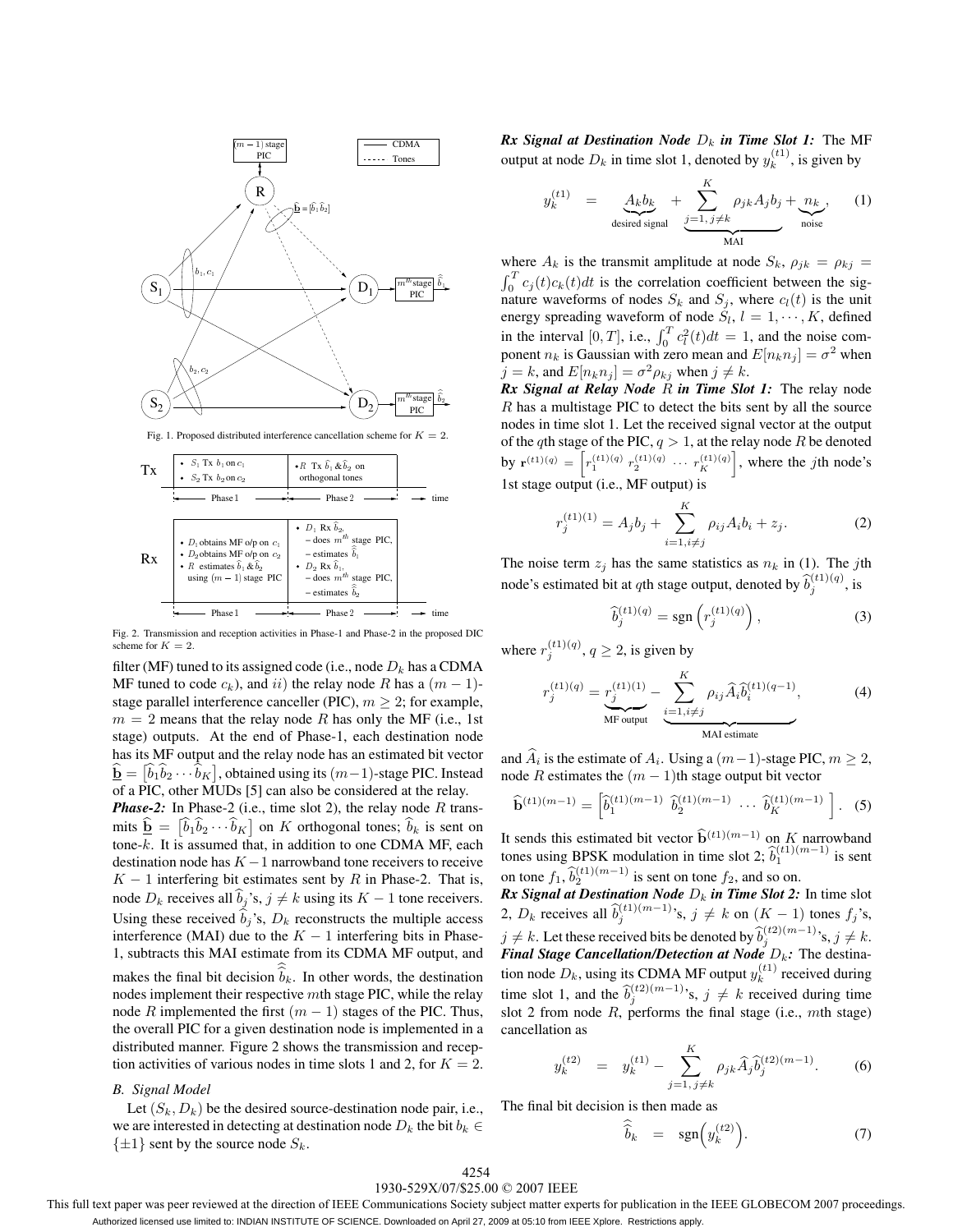## III. BER ANALYSIS

In this section, we derive an exact expression for the BER of the proposed DIC scheme for  $K = 2$  (i.e., a five-node network as shown in Fig. 1) and  $m = 2$  (i.e., node R has only MFs) on AWGN channel.

Let  $(S_1, D_1)$  be the desired node pair; i.e., bit  $b_1$  from node  $S_1$  is the desired bit to be detected at node  $D_1$ , and bit  $b_2$  from node  $S_2$  is the interfering bit. The final bit decision at node  $D_1$ in time slot 2 is given by

$$
\widehat{b}_1^{(t2)} = \operatorname{sgn}\left(y_1^{(t1)} - \rho \widehat{A}_2 \widehat{b}_2^{(t2)(1)}\right), \tag{8}
$$

where  $\rho_{12} = \rho_{21} = \rho$ ,

$$
y_1^{(t1)} = A_1b_1 + \rho A_2b_2 + n_1, \tag{9}
$$

$$
\widehat{b}_2^{(t2)(1)} = \operatorname{sgn}\left(A_2 \widehat{b}_2^{(t1)(1)} + \eta_2\right), \tag{10}
$$

where  $\eta_2$  is  $\mathcal{N}(0, \sigma^2)$  is the noise variable at the narrowband BPSK receiver in *D*1, and

$$
\widehat{b}_2^{(t1)(1)} = \text{sgn}\left(r_2^{(t1)(1)}\right) = \text{sgn}\left(A_2b_2 + \rho A_1b_1 + z_2\right). (11)
$$

We assume that perfect amplitude estimates available. For notational simplicity, we define

$$
\widehat{\hat{b}}_1 \stackrel{\triangle}{=} \widehat{b}_1^{(t2)}, \quad \widehat{b}_{2,1} \stackrel{\triangle}{=} \widehat{b}_2^{(t1)(1)}, \quad \text{and } \widehat{b}_{2,2} \stackrel{\triangle}{=} \widehat{b}_2^{(t2)(1)}.
$$

The final bit decision in (8) can be written as

$$
\widehat{\hat{b}}_1 = \text{sgn}\Big(A_1b_1 + A_2(b_2 - \widehat{b}_{2,2})\rho + n_1\Big). \tag{12}
$$

The final bit decision  $\hat{b}_1$  depends not only on  $b_1$  and  $n_1$ , but also on the residual cancellation error  $(b_2 - b_{2,2})$ . This cancellation error is a nonlinear function via  $sgn(A_2\hat{b}_{2,1} + \eta_2)$  in (10), where  $(A_2\hat{b}_{2,1} + \eta_2)$ , conditioned on  $\hat{b}_{2,1}$ , is a Gaussian r.v. Similarly,  $\hat{b}_{2,1}$  is a nonlinear function of  $r_2^{(t_1)(1)}$  (see Eqn. (11)), where  $r_2^{(t_1)(1)}$  conditioned on  $b_1$  and  $b_2$  is a Gaussian r.v. The BER of node  $S_1$ 's data received at node  $D_1$ , denoted by  $P_{e_1}$ , can be written using conditional expectations as

$$
P_{e_1} = E_{b_1, b_2} \left[ E_{n_1} \left[ P \left( b_1 \neq \hat{b}_1 \middle| b_1, b_2, n_1 \right) \right] \right], (13)
$$

where  $P(b_1 \neq \hat{b}_1 | b_1, b_2, n_1)$  is the probability of error conditioned on a particular realization of  $b_1$ ,  $b_2$  and  $n_1$ , and  $E_{n_1}$ [*.*] and  $E_{b_1,b_2}$ . are the expectations over  $n_1$  and  $\{b_1,b_2\}$ , respectively. A detailed derivation of the expectations in (13) is given in [6]. We can obtain final expression for the BER of user 1 as [6]

$$
P_{e_1} = Q\left(\frac{A_1 + 2A_2\rho}{\sigma}\right)
$$
  
+  $\frac{1}{4}$   $F(-A_1 - 2A_2\rho, -A_1; -A_2 - A_1\rho, \infty; -A_2, \infty)$   
+  $F(-A_1 - 2A_2\rho, -A_1; -\infty, -A_2 - A_1\rho; A_2, \infty)$ 

+ 
$$
F(A_1, A_1 + 2A_2\rho; A_2 + A_1\rho, \infty; -\infty, -A_2)
$$
  
+  $F(A_1, A_1 + 2A_2\rho; -\infty, A_2 + A_1\rho; -\infty, A_2)$   
+  $F(A_1, A_1 + 2A_2\rho; -A_2 + A_1\rho, +\infty; -A_2, \infty)$   
+  $F(A_1, A_1 + 2A_2\rho; -\infty, -A_2 + A_1\rho; A_2, \infty)$   
+  $F(A_1 - 2A_2\rho, A_1 + 2A_2\rho; -A_2 + A_1\rho, \infty; -\infty, -A_2)$   
+  $F(A_1 - 2A_2\rho, A_1 + 2A_2\rho; -\infty, -A_2 + A_1\rho; -\infty, A_2)$   
+  $F(-A_1 - 2A_2\rho, -A_1 + 2A_2\rho; A_2 - A_1\rho, \infty; -A_2, \infty)$   
+  $F(-A_1 - 2A_2\rho, -A_1 + 2A_2\rho; -\infty, A_2 - A_1\rho; A_2, \infty)$   
+  $F(-A_1 - 2A_2\rho, -A_1; A_2 - A_1\rho, +\infty; -\infty, -A_2)$   
+  $F(-A_1 - 2A_2\rho, -A_1; -\infty, A_2 - A_1\rho; -\infty, A_2)$ 

where

$$
F(\alpha_1, \alpha_2; \beta_1, \beta_2; \theta_1, \theta_2)
$$
  
\n
$$
\stackrel{\triangle}{=} \int_{\alpha_1}^{\alpha_2} \int_{\beta_1}^{\beta_2} \int_{\theta_1}^{\theta_2} f_{n_1}(n_1) f_{z_2}(z_2) f_{\eta_2}(\eta_2) d\eta_2 dz_2 dn_1,
$$
\n(15)

 $f_{z_2}(z_2) = \frac{1}{\sqrt{2\pi\sigma^2}} e^{-\frac{z_2^2}{2\sigma^2}}$  and  $f_{\eta_2}(\eta_2) = \frac{1}{\sqrt{2\pi\sigma^2}} e^{-\frac{\eta_2^2}{2\sigma^2}}$  are the Gaussian pdfs of  $z_2$  and  $\eta_2$ , respectively, and  $Q(x)$  is given by  $Q(x) = \frac{1}{\sqrt{2\pi}} \int_x^{\infty} e^{\frac{-t^2}{2}} dt.$ 

# IV. RESULTS AND DISCUSSIONS

In this section, we evaluate and present the bit error performance of the proposed DIC scheme and compare it with those of the MF detector as well as the centralized PIC.

*DIC performance in AWGN:* First, we evaluate the BER performance for the case of  $K = 2$  in AWGN that was analyzed in the previous section. In Fig. 3, we plot the BER performance of the proposed DIC scheme as a function of SNR for  $K = 2$ ,  $\rho = 0.3$ ,  $m = 2, 3$  on AWGN. In all the performance plots, the SNRs on the source-to-relay, source-to-destination and relayto-destination links are taken to be the same. Note that  $m = 2$ means that the relay node does bit estimation using the MF outputs (i.e., 1st stage) and the destination node performs the final stage (i.e., 2nd stage) of cancellation and bit detection. Likewise,  $m = 3$  means that the relay node implements a 2-stage PIC and the destination node implements the 3rd stage of the PIC. For  $m = 2$ , both analytical results, evaluated through Eqn. (14), as well as simulation results are plotted. For comparison purposes, we also plot the performance of the MF as well as the centralized PIC. From Fig. 3, we observe the following:

- For  $m = 2$ , the analytical and simulation results for the proposed DIC match, which verifies the BER expression derived. Also, the DIC scheme performs much better than the MF detector. This is due to the distributed interference cancellation benefit in the proposed scheme.
- Comparing the performance of the proposed DIC with that of the centralized PIC, we see that the performance improvement in DIC compared to MF is not as high as that in the case of centralized PIC. This is because *i*) the bit estimates sent by the relay to the destination can be corrupted because of the relay-to-destination link being erroneous; at high SNRs this issue can be less severe, and *ii*) the noise variables involved in the distributed and centralized schemes are different. The performance improvement

# 1930-529X/07/\$25.00 © 2007 IEEE 4255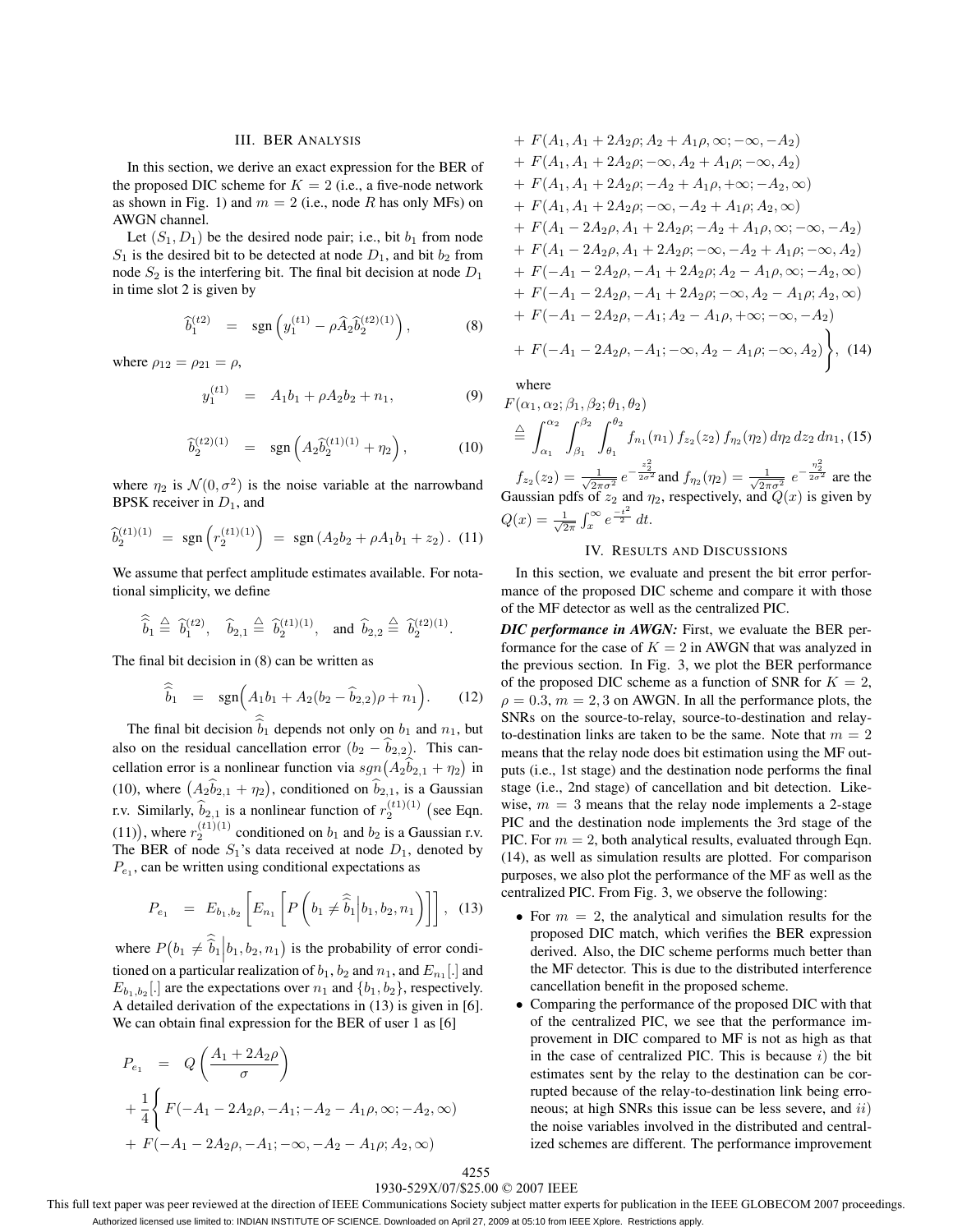

Fig. 3. BER performance of the proposed DIC scheme as a function of SNR for  $K = 2$ ,  $\rho = 0.3, m = 2, 3$  on AWGN channels.

in the proposed DIC can be further enhanced by employing more PIC stages at the relay node. This can be observed by comparing the DIC plots for  $m = 2$  and 3 in Fig. 3, where performance for  $m = 3$  is better than for  $m = 2$ . This is expected because doing more PIC stages in the relay node results in lesser residual (uncancelled) interference at the final cancellation stage output at the destination. The plot for  $m = 3$  is obtained through simulations, as analysis for  $m > 2$  is tedious.

*DIC performance in fading with space-time codes:* In Fig. 4, we present the simulated BER performance of the proposed DIC scheme with ten source-destination pairs (i.e.,  $K = 10$ ) for the case of Rayleigh fading with space-time coding. Random binary spreading sequences with processing gain 64 are used. We considered that each sender node has two transmit antennas and uses Alamouti code during Phase-1 of transmission. The relay node and destination nodes are assumed to have one receive antenna each (one can consider the relay and destination nodes to have more than one receive antenna, in which case higher order diversity can be achieved). We assume that the fades on all links are independent, quasi-static, and independent from one block to the other. Perfect knowledge of the fade coefficients are assumed at the receivers. From Fig. 4, we observe that the proposed DIC offers significant MAI cancellation benefit (see the error-floor being lowered for  $m = 2, 3$  for the proposed DIC compared to MF performance), and performs close to that of the centralized PIC. In the above, we have considered centralized space-time codes (i.e., each sender node has multiple transmit antennas) with DIC. However, as future extension, one can consider investigation of the DIC approach in scenarios where distributed space-time codes (i.e., sharing of antennas among nodes) are used along with DIC.

*Linear DIC:* In the DIC scheme proposed above, the relay node makes use of a  $(m - 1)$ -stage hard-decision (non-linear) PIC in Phase 1 and sends the estimated bits on narrowband tones in Phase-2. Alternately, the relay could use a linear PIC (LPIC) [7],[8] (which uses soft values of previous stage outputs in constructing the MAI estimates for cancellation in a given stage), and send the soft values of the  $(m - 1)$ -th stage output to the destination nodes in Phase-2. We assume that these soft values



Fig. 4. BER performance of the proposed DIC scheme as a function of average SNR for  $K = 10$  in Rayleigh fading channels using space-time coding. Processing gain = 64.<br>Random binary spreading sequences. 2-Tx, 1-Rx antennas, Alamouti code.

reach the destination nodes perfectly.<sup>2</sup>. Using these soft values, the destination node performs the *m*th stage LPIC and makes the bit decision. This results in a linear DIC scheme, which is described below for AWGN channels<sup>3</sup>.

Let  $w_k^{(m-1)}$ ,  $m \geq 2$ , denote the *k*th user soft output at the (*m* − 1)th stage LPIC in the relay node during Phase 1, which is given by [7],[8]

$$
w_k^{(m-1)} = \underbrace{w_k^{(1)}}_{\text{MF output at } R} - \underbrace{\sum_{j=1, j \neq k}^{K} \rho_{jk} w_j^{(m-2)}}_{\text{MAI estimate at } R}, \qquad (16)
$$

where the *k*th user MF output at relay node  $R$ ,  $w_k^{(1)}$ , is given by

$$
w_k^{(1)} = A_k b_k + \sum_{j=1, j \neq k}^K A_j b_j \rho_{jk} + z_k.
$$
 (17)

The LPIC output in (16) can be written in a matrix algebraic form as [7]

$$
\mathbf{w}^{(m-1)} = \underbrace{\sum_{j=1}^{m-1} (\mathbf{I} - \mathbf{R})^{(j-1)}}_{\mathbf{G}^{(m-1)}} \mathbf{w}^{(1)},
$$
(18)

where

$$
\mathbf{w}^{(m-1)} = \left[w_1^{(m-1)} \ w_2^{(m-1)} \ \cdots \ w_K^{(m-1)}\right]^T, \qquad (19)
$$

and the  $K \times K$  cross correlation matrix **R** is given by

$$
\mathbf{R} = \begin{bmatrix} 1 & \rho_{12} & \cdots & \rho_{1K} \\ \rho_{21} & 1 & \cdots & \rho_{2K} \\ \vdots & \vdots & \ddots & \vdots \\ \rho_{K1} & \rho_{K2} & \cdots & 1 \end{bmatrix} .
$$
 (20)

Note that the MF output vector  $\mathbf{w}^{(1)}$  can be written in the form  $\mathbf{w}^{(1)} = \mathbf{R} \mathbf{x} + \mathbf{z}$ , where  $\mathbf{x} = [A_1b_1, A_2b_2, \cdots, A_Kb_K]^T$ ,  $\mathbf{z} = [z_1, z_2, \dots, z_K]^T$ , and  $E[\mathbf{z} \mathbf{z}^T] = \sigma^2 \mathbf{R}$ . Also, the  $K \times K$ matrix  $\mathbf{G}^{(m-1)}$  in (18) can be viewed as an equivalent one-shot linear matrix filter for the  $(m - 1)$ th stage LPIC.

 $2$ In practice, these soft values can be quantized and sent. We have studied the effect of this quantization in our simulations. We find that a 6-bit quantizer as adequate which does not degrade the performance much compared to the ideal case (Fig. 5).

<sup>&</sup>lt;sup>3</sup> Linear DIC for fading channels can also be investigated likewise as further extension.